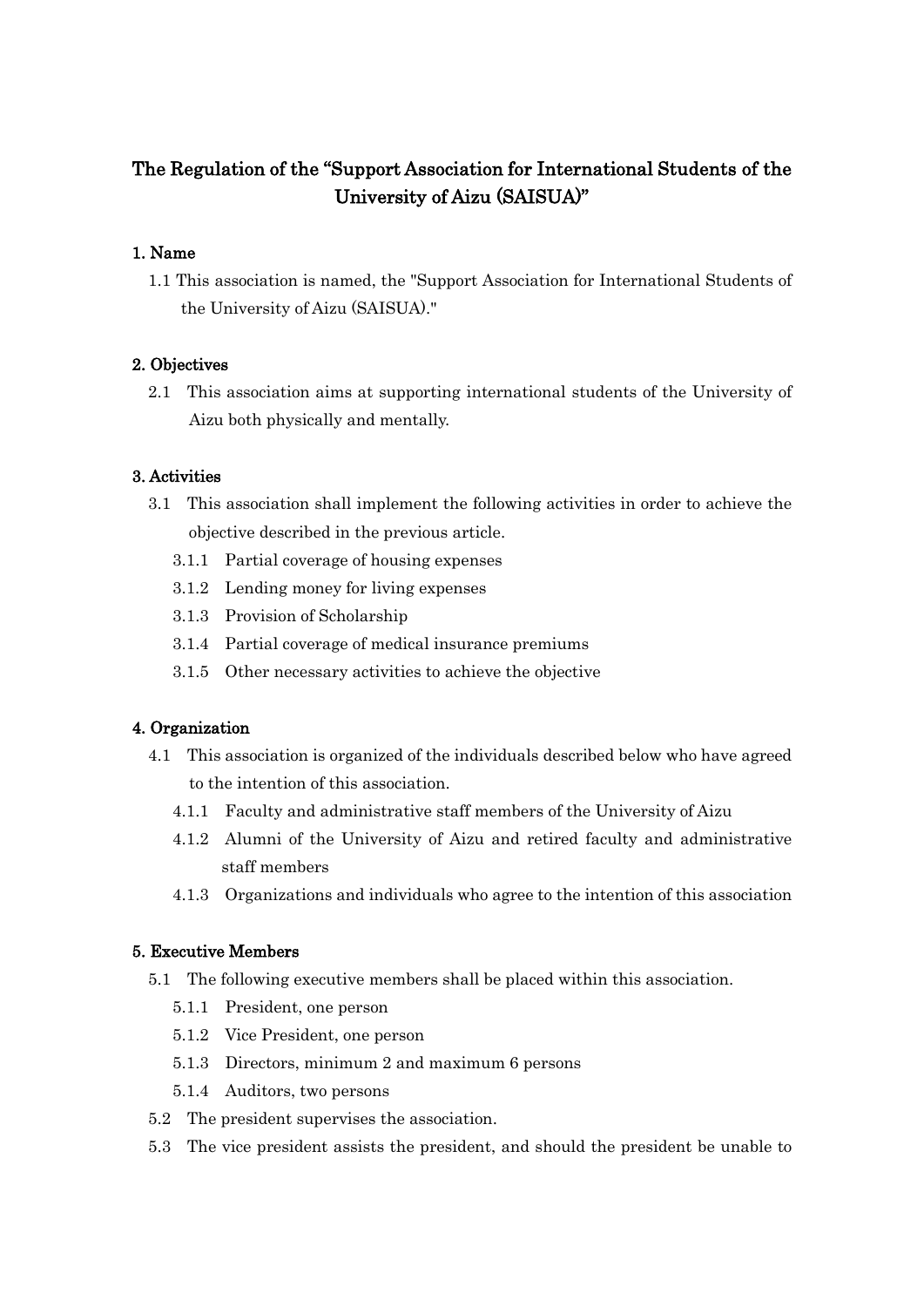fulfill his/her duties, the vice president shall fulfill these duties on his/her behalf.

- 5.4 The directors engage in operation of this association in accordance with its objective.
- 5.5 The auditors audit the accounts of this association.
- 5.6 The term of office for the executive members is two fiscal year, and they may be re-appointed.
- 5.7 The president and other executive members shall be selected by the executive board.

### 6. Executive Board

- 6.1 The executive board shall be established within this association, and deliberate on the following matters.
	- 6.1.1 Matters concerning planning and implementation of activities
	- 6.1.2 Matters concerning the budget and accounting
	- 6.1.3 Important matters concerning the operation of this association
- 6.2 Matters shall be decided by majority vote.

#### 7. Accounting

- 7.1 The expenses necessary to operate this association shall be covered by donations.
- 7.2 The fiscal year of this association starts in April and ends on March 31.
- 7.3 Implementation status of activities shall be published through the SAISUA Website.
- 7.4 Donations to the association shall be 7.4.1 regular donations from salaries, 7.4.2 irregular financial donations, and 7.4.3 other support.
- 7.5 Executive members are elected from who supporting SAISUA by 7.4.1 or 7.4.2 and the time of selection is the beginning of the fiscal year.

#### 8. Revision of the Regulation

8.1 Revision of this regulation requires an approval by the executive board.

## 9. Others

 9.1 Other than those provided for by this regulation, necessary matters concerning the operation of this association shall be determined by the president after the executive board has approved the relevant matters.